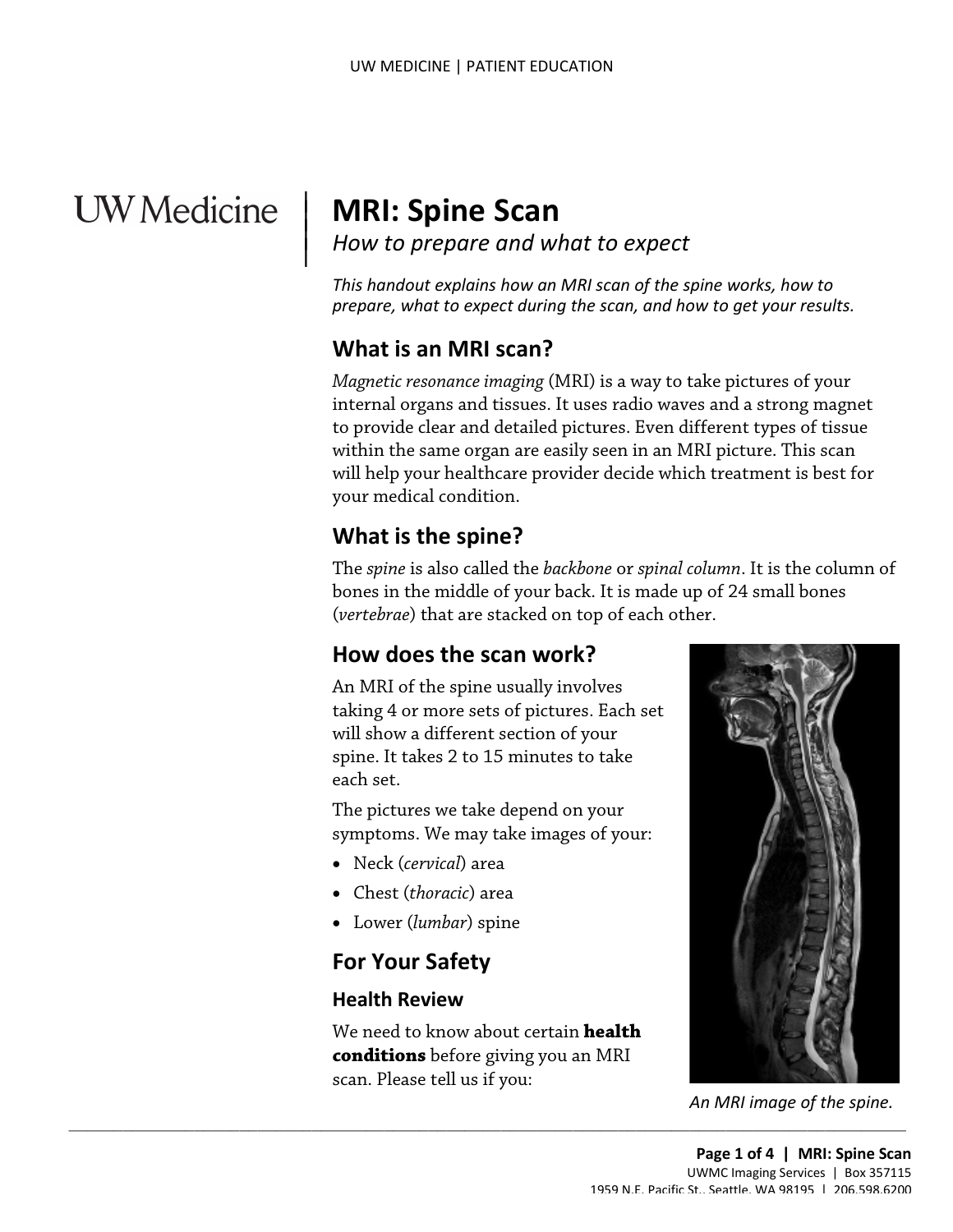- Have any problems with your liver or kidneys, or need a liver or kidney transplant
- Are on dialysis
- Have allergies to any drugs or *contrast* (X-ray dye)
- Have had any surgeries

#### **Screening for Metal**

**If you have any metal on or in your body, an MRI can harm you.**  The strong MRI magnet will pull on any *ferromagnetic* object, such as iron and some other metals.

This is why we need to know if you have any metal in or on your body before we give you an MRI scan. Even small amounts of metal that will not harm your body can ruin the MRI image.

Please tell our staff if you have:

- Aneurysm clips, a heart pacemaker (or artificial heart valve), an implanted port, an infusion catheter (such as Port-o-cath, Lifeport, or Infusaport), an intrauterine device (IUD), any metal plates, clips, pins, screws, or surgical staples, a prosthetic hip, or any implanted metal object in your body
	- Most times, surgical staples, clips, plates, pins, and screws are not a risk during MRI if they have been in place for more than 4 to 6 weeks. If needed, we may do an X-ray to check for metal.
- Tattoos or permanent eyeliner
- Medicine patches
- A bullet or shrapnel in your body
- Ever worked with metal

## **How do I prepare?**

- Please talk with your referring provider if you have any concerns about managing pain or anxiety during your MRI scan.
- *Women:* Tell your provider if you are pregnant or breastfeeding, or if there is any chance you could be pregnant.

#### **On the Day of Your Scan**

- • **Remove anything that might contain metal.** This includes:
	- Makeup and nail polish

 $\_$  ,  $\_$  ,  $\_$  ,  $\_$  ,  $\_$  ,  $\_$  ,  $\_$  ,  $\_$  ,  $\_$  ,  $\_$  ,  $\_$  ,  $\_$  ,  $\_$  ,  $\_$  ,  $\_$  ,  $\_$  ,  $\_$  ,  $\_$  ,  $\_$  ,  $\_$  ,  $\_$  ,  $\_$  ,  $\_$  ,  $\_$  ,  $\_$  ,  $\_$  ,  $\_$  ,  $\_$  ,  $\_$  ,  $\_$  ,  $\_$  ,  $\_$  ,  $\_$  ,  $\_$  ,  $\_$  ,  $\_$  ,  $\_$  ,

– Hairpins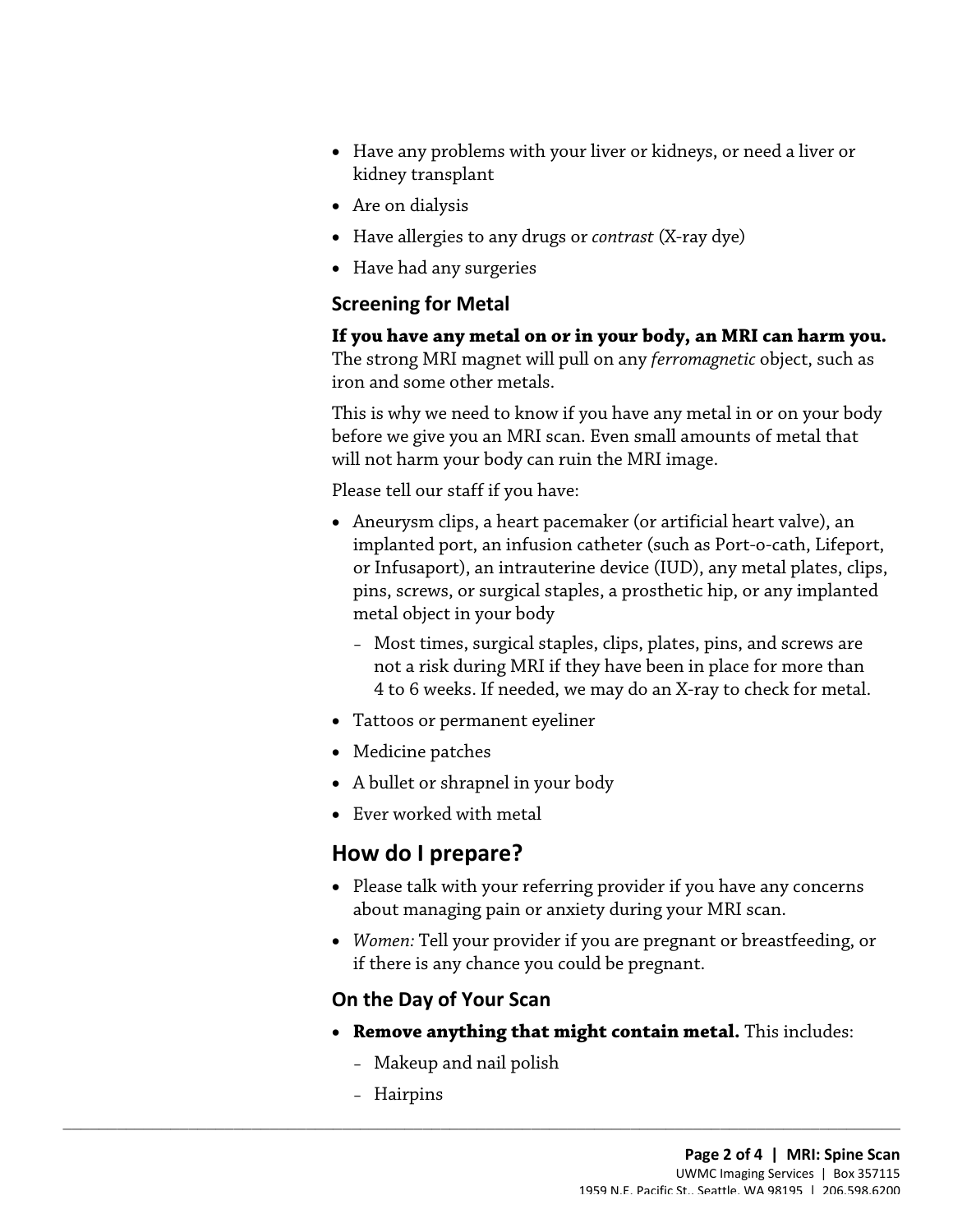- Jewelry
- Glasses, hearing aids, and any removable dental work
- You must change into a hospital gown before your scan. We will give you a gown when you arrive in the MRI department.
- If you have an insulin pump or a patch that delivers any type of drug, we will ask you to remove it.
- *Women:* Before the scan, tell the technologist if there is any chance you could be pregnant.

## **What happens during the scan?**

- You will lie on your back on a sliding table. The MRI technologist will help you get into position and place cushions around you. These cushions will help you stay in position and help you feel comfortable.
- • The technologist will slide the table inside the MRI unit and then leave the room to take the pictures.
- • You will be able to talk with the technologist at any time through an intercom.
- • The scan usually takes 15 to 45 minutes. We will ask you to hold very still as each picture is taken.
- Sometimes, an injection of contrast is used to make certain tissues or blood vessels easier to see. If you need the contrast:
	- Your doctor will talk with you about it before your scan.
	- *Women:* Tell your doctor if there is any chance you could be pregnant.
	- You will receive the injection about halfway through the scan.
	- It will be injected through a small needle and an *intravenous* (IV) line in your arm or hand vein.
- After the scan, you will be asked to wait until the pictures are checked for quality. We will take more pictures if needed.

## **What will I feel during the scan?**

• MRI does not cause pain.

 $\_$  ,  $\_$  ,  $\_$  ,  $\_$  ,  $\_$  ,  $\_$  ,  $\_$  ,  $\_$  ,  $\_$  ,  $\_$  ,  $\_$  ,  $\_$  ,  $\_$  ,  $\_$  ,  $\_$  ,  $\_$  ,  $\_$  ,  $\_$  ,  $\_$  ,  $\_$  ,  $\_$  ,  $\_$  ,  $\_$  ,  $\_$  ,  $\_$  ,  $\_$  ,  $\_$  ,  $\_$  ,  $\_$  ,  $\_$  ,  $\_$  ,  $\_$  ,  $\_$  ,  $\_$  ,  $\_$  ,  $\_$  ,  $\_$  ,

• Some patients may feel confined or uneasy (*claustrophobic*) when they are inside the MRI unit. Please tell the doctor who referred you for the MRI if you are claustrophobic. We may give you medicine to help you relax.